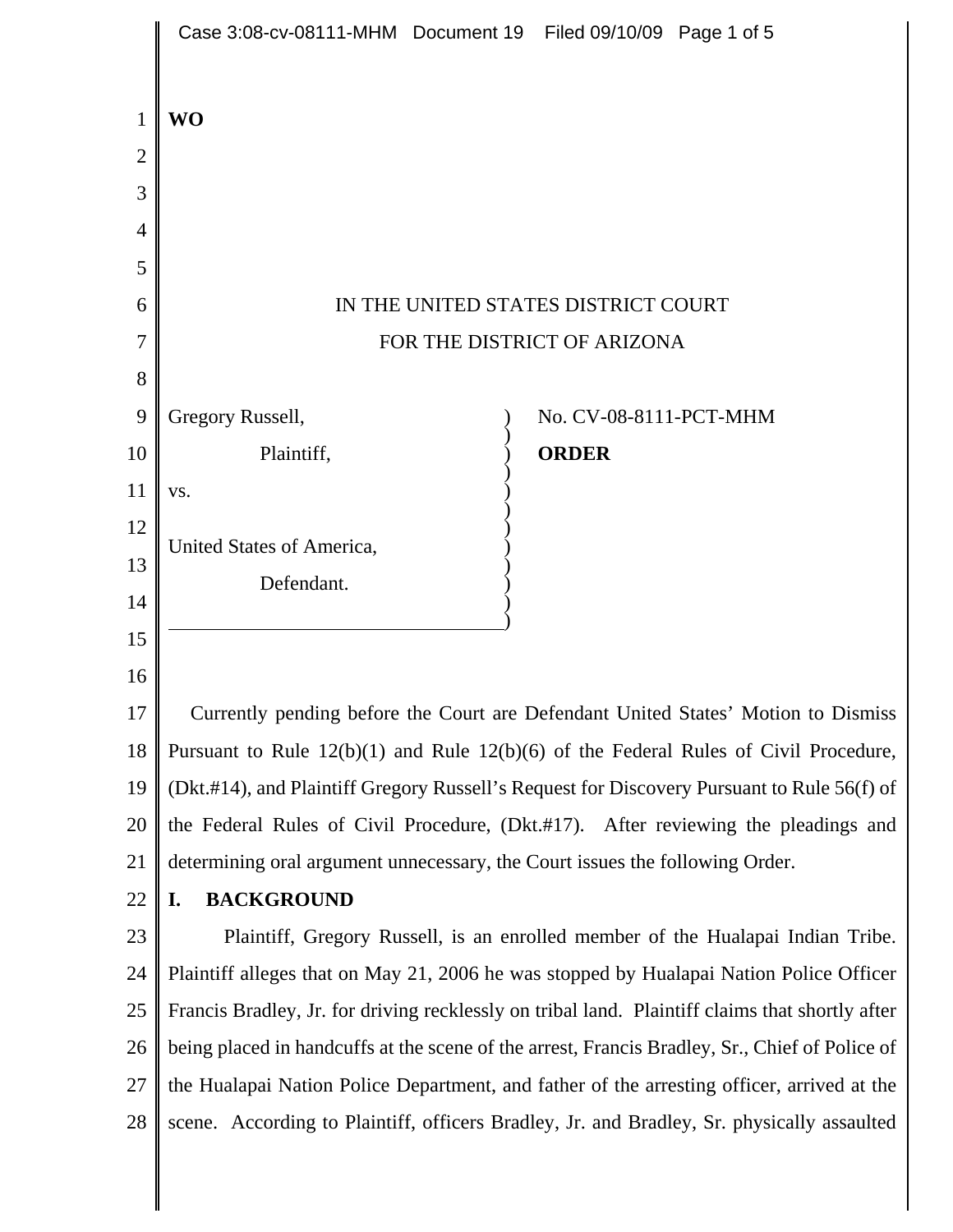1 2 3 4 5 6 7 8 Plaintiff before transporting him in a federal BIA vehicle to the Hualapai Nation Police headquarters. After arriving at police headquarters, Hualapai Nation Police Officer Brian Miller allegedly came out of the building to meet the incoming vehicle, which contained Plaintiff, two other detained individuals, Officer Bradley, Jr., and Chief Bradley, Sr. While in custody at the Hualapai Nation Police headquarters, Plaintiff claims that he was again physically assaulted, this time by Hualapai Nation police officers Bradley, Jr., Bradley, Sr., and Miller. Plaintiff subsequently filed suit in federal court against the United States of America pursuant to the Federal Tort Claims Act ("FTCA"), 28 U.S.C. § 2680.

9 **II. LEGAL ANALYSIS**

10 11 12 13 14 15 16 17 The FTCA sets forth when the United States waives its sovereign immunity and may be subject to a suit for monetary damages. See Berkovitz v. United States, 486 U.S. 531, 535 (1988). Specifically, the FTCA allows injured persons to sue for certain torts committed by federal employees while acting within the scope of their office or employment. See 28 U.S.C. § 1346. "The purpose of the [FTCA] is to provide a remedy to citizens injured by governmental negligence in circumstances in which the same act of negligence would impose liability under state law, but for governmental immunity." Kearney v. United States, 815 F.2d 535, 536 (9th Cir. 1986).

18 19 20 21 22 23 24 25 26 27 Under the intentional torts exception to the FTCA, the waiver of sovereign immunity effectuated by the Act extends only to suits for intentional torts such as assault, battery, false imprisonment, false arrest, malicious prosecution, and abuse of process, when conduct of law enforcement officers of the United States Government is implicated. See 28 U.S.C. 2680(h). Section 2680(h) defines an investigative or law enforcement officer of the United States as a person "empowered by law to execute searches, to seize evidence, or to make arrests for violations of Federal law." As such, in the tribal context, courts have held that "[a]bsent the power to enforce federal law, tribal officers are not federal investigative or law enforcement officers." Trujillo v. United States, 313 F. Supp. 2d 1146, 1150 (D.N.M. 2003) (citing Dry v. United States, 235 F.3d 1249 (10th Cir. 2000)); see also Boney v. Valline, 597 F. Supp.

28

- 2 -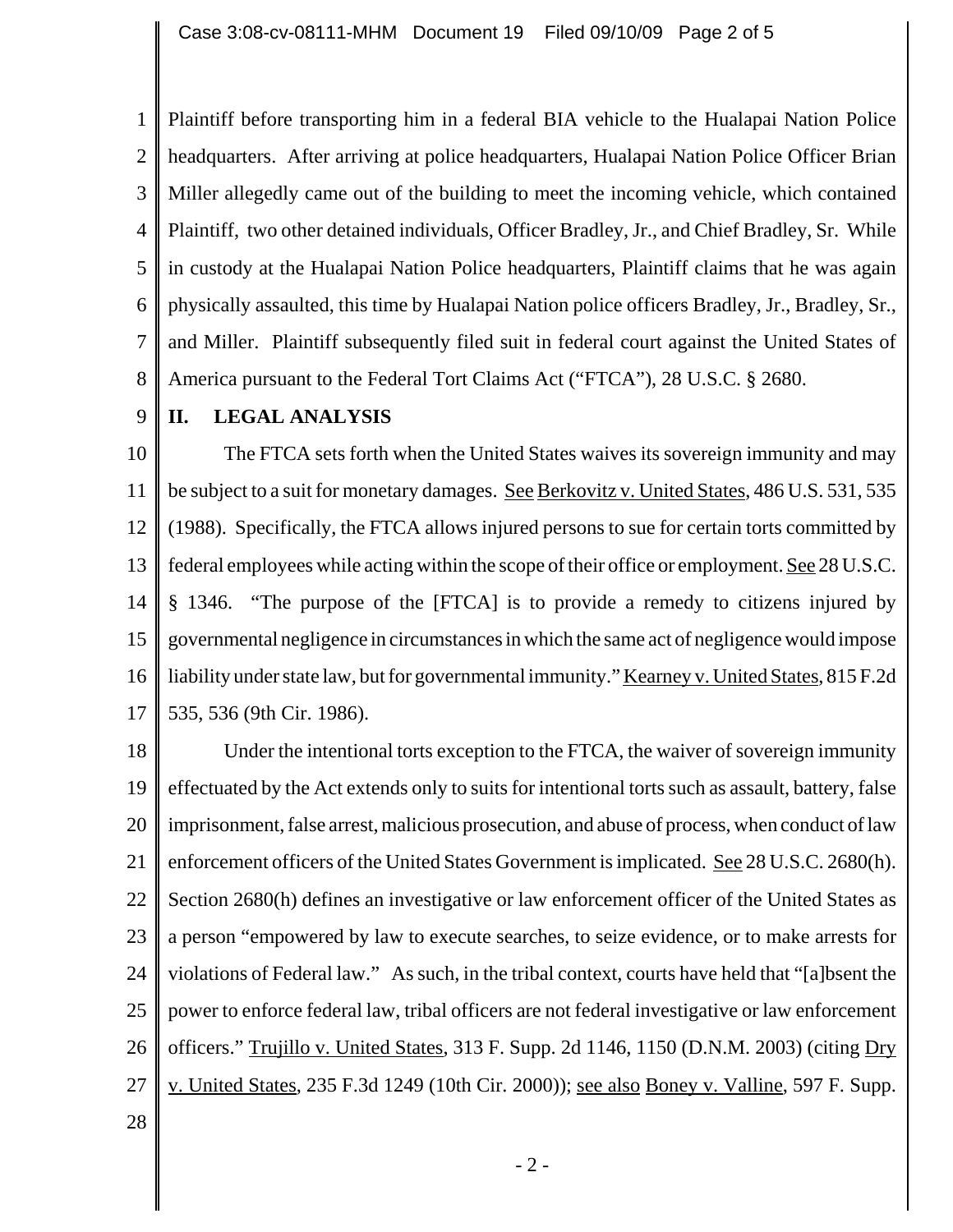1 2 2d 1167,1176 (D. Nev. 2009) (stating that tribal law officers enforcing tribal laws against other tribal members were not furthering federal interests).

3 4 5 6 7 8 9 10 11 12 13 14 Public Law 93-638, enacted as the Indian Self-Determination and Education Assistance Act of 1975 ("ISDEAA"), 25 U.S.C. §§ 450 et seq., permits tribes to enter into contracts with the Department of the Interior/Bureau of Indian Affairs to administer programs or services that would otherwise have been administered by the federal government when such an arrangement aids tribal self-determination. See Hopland Band of Pomo Indians v. Norton, 324 F. Supp. 2d 1067, 1070-71 (N.D. Cal. 2004). Under the ISDEAA and the subsequently enacted Indian Law Enforcement Reform Act of 1990 ("ILERA"), 25 U.S.C. 2801 et seq., "the BIA is authorized to delegate that responsibility to tribal police through a written contract and, once the contract is in place, through federal commissions called 'special law enforcement commissions' or 'SLECs' issued to individual tribal officers determined to be qualified on a case-by-case basis." Hopland Band of Pomo Indians, 324 F. Supp. 2d at 1068.

15 16 17 18 19 20 21 22 23 24 25 26 27 28 In the instant case, Defendant United States has presented evidence in the form of exhibits attached to its motion to dismiss showing that Hualapai Nation police officers Bradley, Jr., Bradley, Sr., and Miller, did not possess 'special law enforcement commissions' and that Plaintiff was arrested for violating tribal and not federal law. The exhibits consist of an affidavit from Selanhongva McDonald, BIA Special Agent in Charge of the Bureau of Indian Affairs Office of Justice Services in Phoenix, Arizona, as well a booking sheet from the Coconino County Detention Facility. In light of its factual submissions, Defendant claims that officers Bradley, Jr., Bradley, Sr., and Miller, cannot as a matter of law be classified as federal law enforcement officers within the meaning of §2680(h) of the FTCA, and that as a result, the sovereign immunity of the United States operates as a jurisdictional bar to Plaintiff's lawsuit. Defendant requests that this Court dismiss Plaintiff's Complaint for lack of subject matter jurisdiction under Rule 12(b)(1) of the Federal Rules of Civil Procedure, or in the alternative, for failure to state a claim under Rule 12(b)(6) of the Federal Rules of Civil Procedure.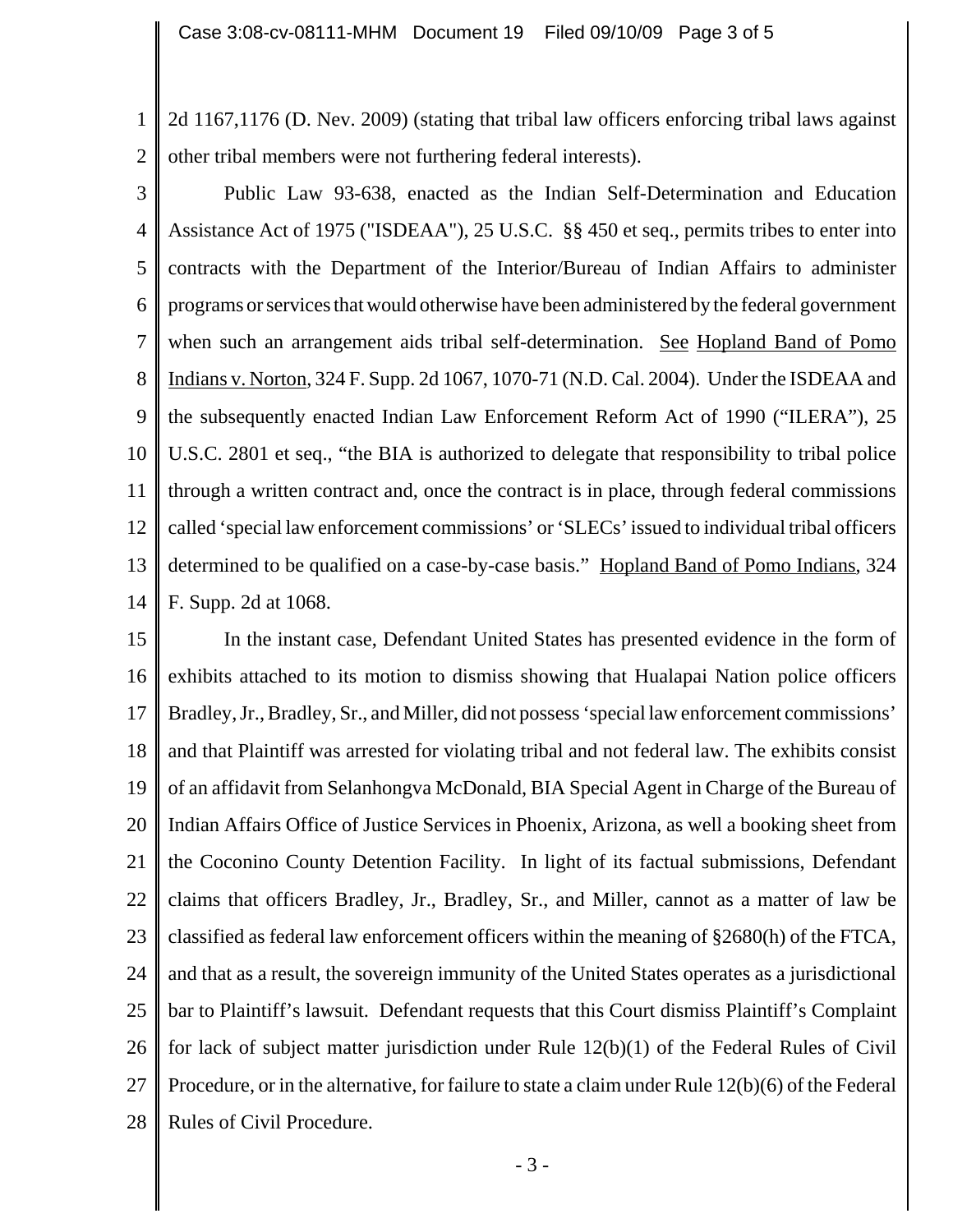1 2 3 4 5 6 7 8 9 10 11 12 13 14 15 16 17 18 19 Plaintiff responds by arguing that by submitting McDonald's affidavit and the Coconino County Detention Facility booking sheet, Defendant has referenced materials outside the scope of the pleadings. See Farr v. United States, 990 F.2d 451, 454 (9th Cir. 1993). In general, this Court is not permitted to go beyond the pleadings when ruling on a motion to dismiss made under Rule  $12(b)(6)$  of the Federal Rules of Civil Procedure. Id. However, when a motion to dismiss is based on a lack of subject matter jurisdiction pursuant to Rule 12(b)(1), the "court has wide discretion to allow affidavits, other documents, and a limited evidentiary hearing to resolve disputed jurisdictional facts . . .." Sizova v. National Inst. Of Standards & Tech., 282 F.3d 1320, 1324 (10th Cir. 2002). Plaintiff argues that in the instant case, because the jurisdictional question is intertwined with the underlying merits of the suit, the Court ought to employ the standard applicable to a motion for summary judgment and permit him to engage in limited discovery on the factual issues that are necessarily raised by the jurisdictional question. Sizova v. National Inst. Of Standards & Tech., 282 F.3d 1320, 1326 (10th Cir. 2002). Plaintiff argues that in the interest of fairness he a should be allowed to investigate whether the Unites States can be properly sued under the FTCA for the actions of tribal officers Bradley, Jr., Bradley, Sr., and Miller. Defendant argues in its reply brief that the exhibits conclusively demonstrate that the tribal officers at issue were not federally certified to enforce federal law, and any form of discovery would be futile.

20 21 22 23 24 25 The Court notes that in the interests of fairness Plaintiff should be provided with an opportunity to oppose the factual underpinnings of Defendant's dismissal motion by conducting limited discovery. The danger of prejudicing Defendants by permitting such discovery is remote at best. Once the period for this period of discovery ends, the Parties will be provided with the opportunity to file supplemental briefing on the issue of the Court's subject matter jurisdiction.

26

**Accordingly**,

27 28 **IT IS HEREBY ORDERED** denying Defendant's Motion to Dismiss Pursuant to Rule 12(b)(1) and Rule 12(b)(6) of the Federal Rules of Civil Procedure, (Dkt.#14).

- 4 -